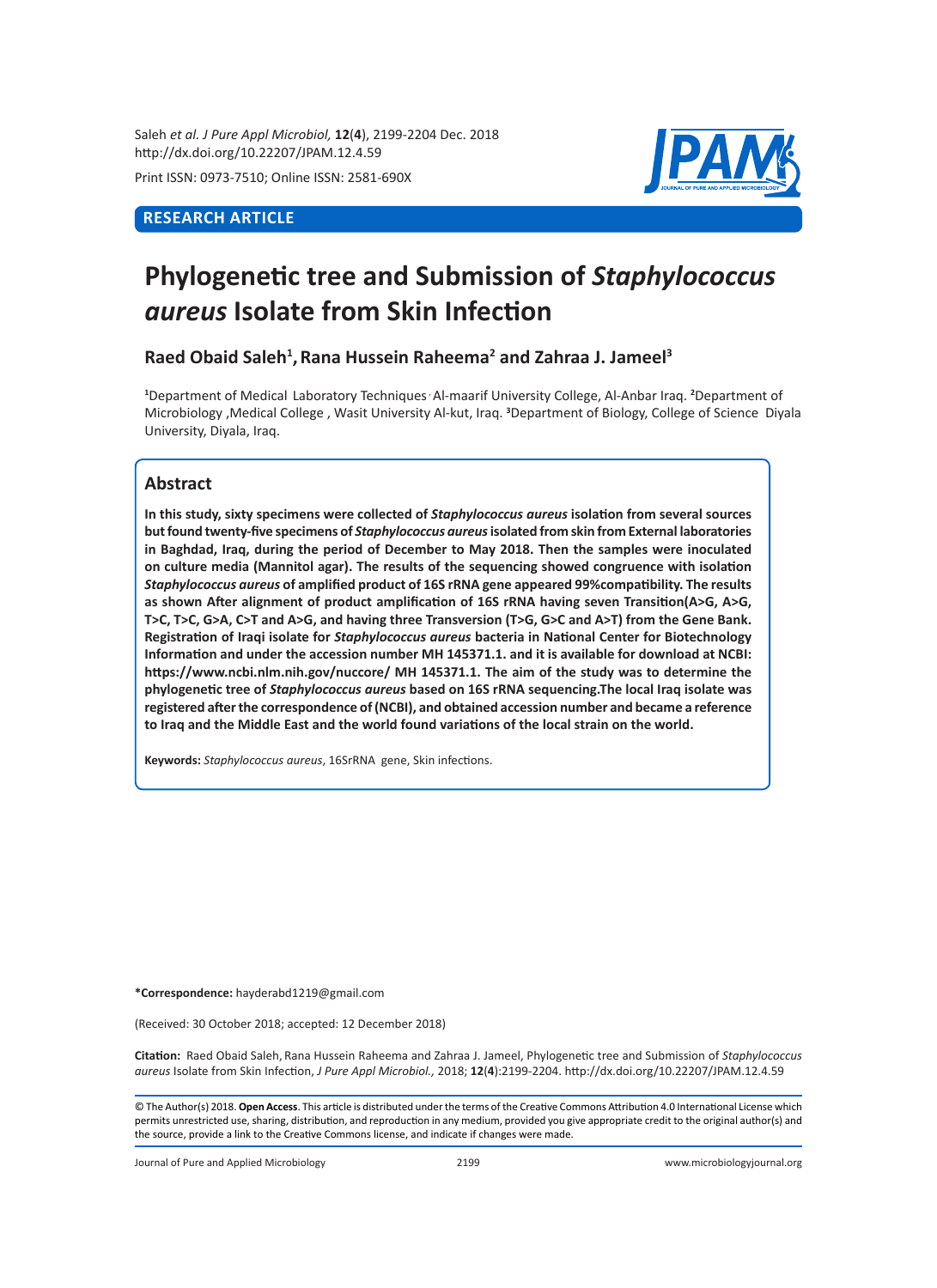#### **INTRODUCTION**

*Staphylococcus aureus* is a ubiquitous organism responsible for widespread infections both in community as well as in hospital settings<sup>1</sup>. These infections include pneumonia, skin and soft tissue infections, osteomyelitis, endocarditis, toxic shock syndrome etc.<sup>2</sup>. Skin and soft tissue infections ranged from furuncle, carbuncle, boil, impetigo, erysipelas, cellulitis, and abscesses to surgical site infections etc. Incision and drainage is the primary therapy for abscesses<sup>3</sup>. Staphylococcus *aureus* is a Gram-positive coccus bacterium, facultative anaerobic, catalase-positive, with single cells aggregate in clusters. Its responsible for many infection in human for example skin lesions (impetigo, furunculosis, folliculitis, hidradenitissuppurativa, mastitis and Staphylococcal scalded skin syndrome.), in addition to infections of the subcutaneous tissue<sup>4</sup>. its colonizes the mucous membranes of nasopharynx, it is presented in apportion 50-60% in human as carriers<sup>5</sup>. The carrier state is a major risk factor for staphylococcal food poisoning, folliculitis and furunculosis<sup>6</sup>. S. *aureus* is transmitted mostly *via* contaminated hands of patients and medical staff and this lead to nosocomial infection. *S. aureus* has multiple factors and mechanisms of antibiotics resistance thereby is able to cause health and life-threatening infections4 . The major virulence factors in this bacteria include enzymes, peptidoglycan and toxins. Other factors which lead to damaged tissue include (protein A and *clumping factor*) 7 . Hemolysin and Panton-Valentine leukocidin cause killing of white blood cells and red blood cells, whereas hyaluronidase, lipases, proteases, DNA, coagulase and fibrinolysin facilitate spreading the toxins within the human body<sup>8</sup>. PCR amplification from protected regions of the bacterial genome, especially the 16S rRNA gene followed by sequence analysis, is a steadfast technique for the identification of Enterobacter cloacae<sup>9</sup>. 16SrRNA gene sequence are considered as perfect standard for conclusion the phylogenetic relationship of microorganism $10,11$ . Aim of the study was to determine the phylogenetic tree of *Staphylococcus aureus* based on 16S rRNA sequencing.

# **MATERIAL AND METHODS Bacterial isolates**

In this study, sixty specimens were

collected of *Staphylococcus aureus* isolation from several source but found twenty five specimens of *Staphylococcus aureus* isolation from skin. Then the samples were inoculated on culture media (Mannitol agar). Microscopic examination was done by using Gram stain <sup>12</sup>. Mannitol salt agar was used as selective medium $^{13}$ .

### **PCR amplification of 16S rRNA genes**

Partial 16S rRNA gene sequences were amplified by PCR using primers 16S rRNA Forward strand primers 5'- AGAGTTTGATCCTGGCTCAG -3' and Reverse strand primers 5'- GGTTACC-TTGTTACGACTT -3' 14. The PCR reaction mixture included 1.5 ml of bacterial DNA, 16.5 of  $\delta$ dH<sub>2</sub>O, 5 ml Master Mix PCR (intron, korea), and l ml each primer in a final reaction volume of 25 ml. Amplifications were performed as follows: initial denaturation at 5 min at 95°C, followed by 40 cycles of denaturation 95°C for 45 sec, annealing at 52°C for 1 min, extension at 72°C for 1 min and a final extension of 72°C for 7 min. The PCR products were separated on 1% agarose gel. The gel is left to run for 90min with a 70volt/65Am current. Following electrophoresis, visualization was conducted with a UV trans illuminator after red stain staining.

#### **RESULTS AND DISCUSSION**

#### **Genetic Detection of Staphylococcus aureus by 16S-rRNA**

The present research findings pertain to the isolation of *Staphylococcus aureus* ,samples were confirmed as on the basis of morphological, and molecular characterization . PCR is a rapid, sensitive, specific and inexpensive method. After gradient PCR has been performed ,bands has been obtained as presents in Figure 1. Showing that the best annealing a temperature to give 16S-rRNA was (52°C, 45s) depending on results of gradient PCR amplification procedure Several studies have used PCR for the detection of 16S rRNA by PCR method more rapidly and reliably. The results of current study agree with result of a same study in Iran reporte<sup>15</sup>. Who noticed that amplification of 16s-rRNA confirmed all the staphylococcal isolates as *Staphylococcus aureus*. Utilizing the 16S rRNA gene instead from whole genome information is not only computational efficient but also economical<sup>16</sup> however, will provide an analysis that demonstrates that at least in the context of oral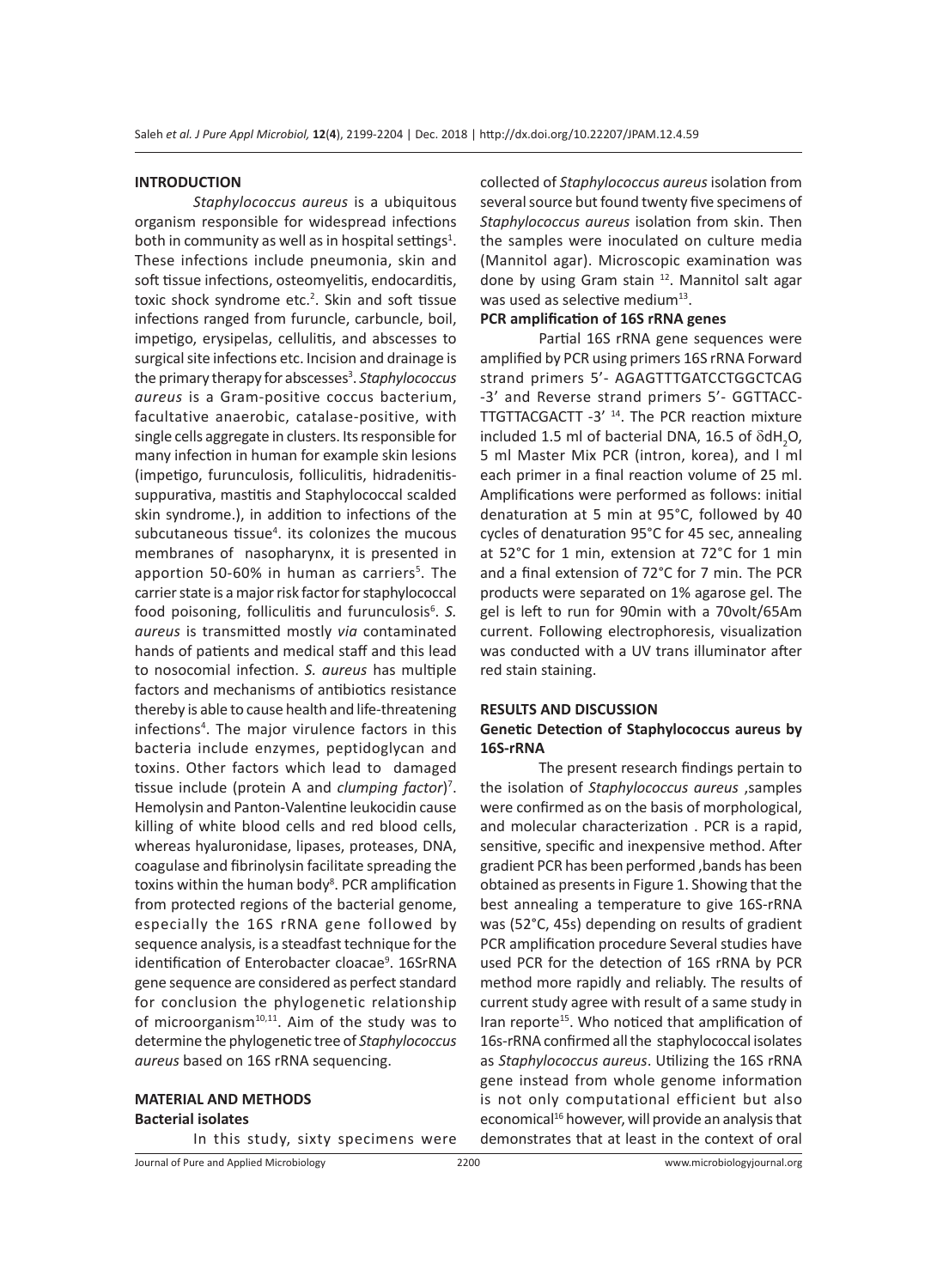microbial communities, the 16S rRNA gene retains sufficient information to allow us detect unknown bacteria<sup>17</sup>. Figure 1 showed PCR amplification of

the *16SrRNA* where a specific product at 1250bp was observed.



**Fig. 1.** Agarose gel electrophoresis for *16SrRNA* gene (1250bp) amplification of *Staphylococcus aureus*. electrophoresis on a 2% agarose gel and visualized under U.V. light after staining with red safe staining. Lane: 1 (M: 100bp ladder), Lane: 1to 25 product PCR positive.

#### **Sequencing**

The sequencing and BLAST analysis of partial *16S rRNA* gene figure 2 and 3 . The results of the sequencing showed congruence with isolation *Staphylococcus aureus* of amplified product of 16S*rRNA* gene appeared 99% compatibility. (87

| Query 181 | GTAACGGCTTACCAAGGCGACGATACGTAGCCGACCTGAGAGGGTGATCGGCCACACTGG                 | 240  |
|-----------|------------------------------------------------------------------------------|------|
|           |                                                                              |      |
| Shict 267 | GTAACGGCTTACCAAGGCAACGATACGTAGCCGACCTGAGAGGGTGATCGGCCACACTGG                 | 326  |
|           |                                                                              |      |
| Query 481 | ATTATTGGGCGTAAAGCGCGCGTAGGCGGTTTCTTAAGTCTGATGTGAAAGCCCACGGCT                 | 540  |
|           |                                                                              |      |
| Shict 567 | ATTATTGGGCGTAAAGCGCGCGTAGGCGGTTTTTTAAGTCTGATGTGAAAGCCCACGGCT                 | 626  |
|           |                                                                              |      |
| Query 601 | CATGTGTAGCGGTGAAATGCGCAGAGATATGGAGGAACACCAGTGGCGAAGGCGGCTCTC                 | 660  |
|           |                                                                              |      |
| Shict 687 | CATGTGTAGCGGTGAAATGCGCAGAGATATGGAGGAACACCAGTGGCGAAGGCGACTTTC                 | 746  |
| Query 781 | CAGCTAACGCATTAAGCACTCCGCCGGGGGAGTACGACCGCAAGGTTGAAACTCAAAGGA                 | 840  |
|           |                                                                              |      |
| Shict 867 | CAGCTAACGCATTAAGCACTCCGCCTGGGGAGTACGACCGCAAGGTTGAAACTCAAAGGA                 | 926  |
|           |                                                                              |      |
| Query 841 | ATTGACGGGGACCCGCACAAGCGGTGGAACATGTGGTTTAATTCGAAGCAACGCGAAGAA                 | 900  |
|           |                                                                              |      |
| Shict 927 | ATTGACGGGGACCCGCACAAGCGGTGGAGCATGTGGTTTAATTCGAAGCAACGCGAAGAA                 | 986  |
|           |                                                                              |      |
| Query 901 | CCTTACCAAATCTTGACATCCTTTGACAACTCTAGAGATAGAGCTTTCCCCTTCGGGGGA                 | 960  |
|           | 1000000000000000000000000000 <mark>0</mark> 00000000                         |      |
| Shict 987 | CCTTACCAAATCTTGACATCCTTTGACAACTCTAGAGATAGAGCCTTCCCCTTCGGGGGA                 | 1046 |
|           |                                                                              |      |
| Query 961 | CAAAGTGACAGGTGGTGCATGGTTGTCGTCACCTCGTGTCGTGAGATGTTGGGTTAAGTC                 | 1020 |
|           |                                                                              |      |
|           | Shiet 1047 CAAAGTGACAGGTGGTGCATGGTTGTCGTCAGCTCGTGTCGTGAGATGTTGGGTTAAGTC      | 1106 |
|           | Querv 1021 COSCAACGAGOSCAACCCTTAAGCTTAGTTGCCATCTTTAAGTTGGGCACTCTAGGTTGA      | 1080 |
|           | 100000000000000000000000 <mark>0</mark> 00000000000 <mark>0</mark> 000       |      |
|           | Sbiet 1107 COSCAACGASOSCAACOCTTAAGCTTAGTTGCCATCATTAAGTTGGGCACTCTAAGTTGA 1166 |      |
|           |                                                                              |      |
|           | Fig. 2. Sequencing of Staphylococcus aureus obtained                         |      |

to 1178) number of nucleotide from gene of gene bank, and have number score (1925) bits, expect (0), and corresponds to the global number ID: NR 118997.2. The results as shown After alignment of product amplification of 16S rRNA having seven Transition (A>G, A>G, T>C, T>C, G>A, C>T and A>G, and having three Transversion (T>G, G>C and A>T) from the Gene Bank. 16*SrRNA*  gene was successfully amplified using specific PCR primers for gene.

#### **Phylogenetic tree structuring**

The phylogenetic tree diagrammatic by (MEGA) software version 6.0 is shown in figure 3. This study take care for phylogenetic analysis for geographic genetic distances determination The isolated sequences have shown 99% compatibility. Neighbor-joining tree was constructed for phylogenetic analysis. These alignments appeared



**Fig. 3.** Neighbor-joining tree *Staphylococcus aureus* of 16S rRNA gene.

|  |  |  |  | Journal of Pure and Applied Microbiology |
|--|--|--|--|------------------------------------------|
|--|--|--|--|------------------------------------------|

from Gene Bank.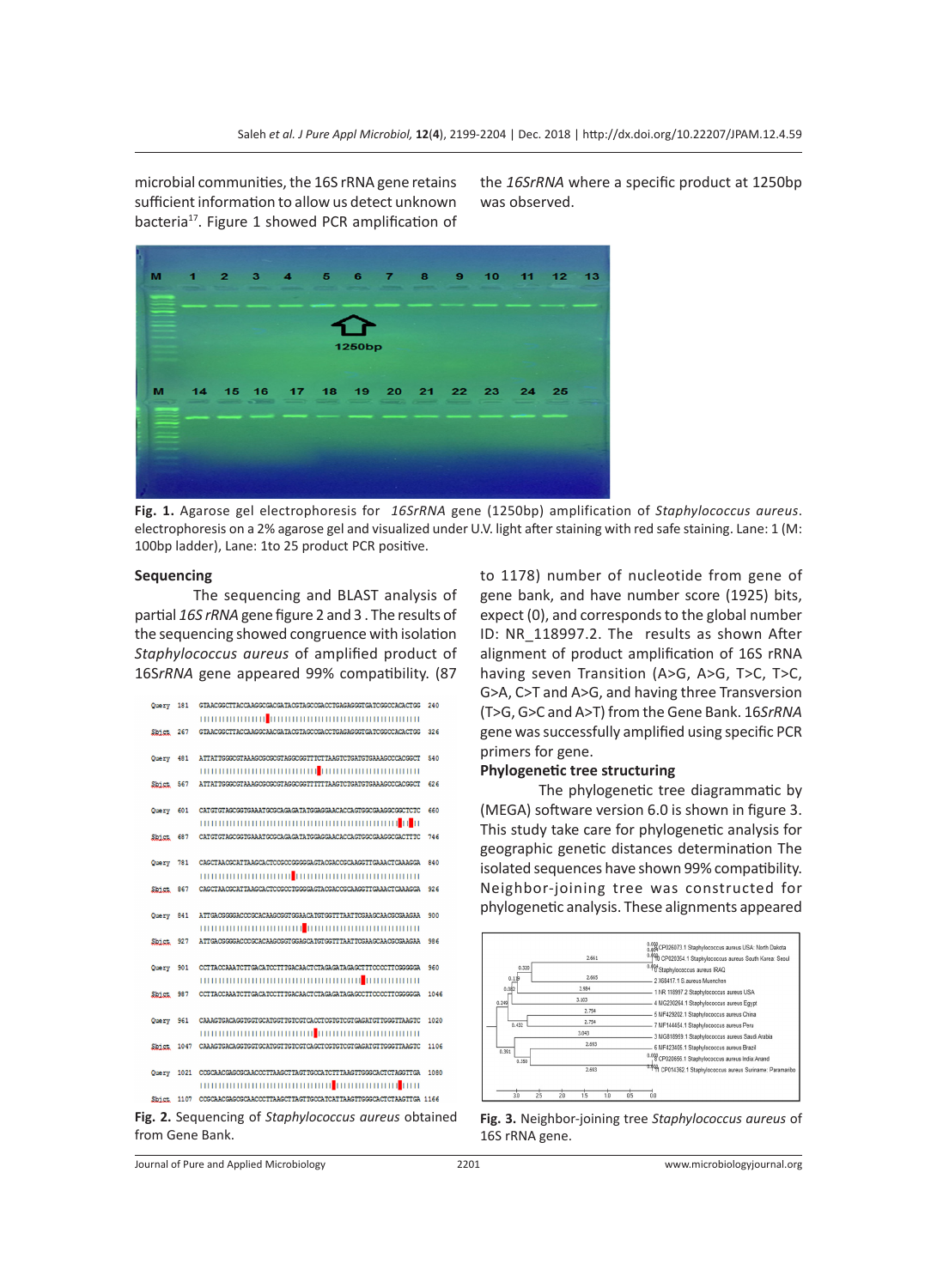the genetic distance and other global strains by partial sequence similarity in 16S ribosomal RNA gene for translating specific region. The genetic dimension between Iraq and the isolates of the world is detailed according to the Phylogenetic tree and the comparison table. hierarchical cluster analysis determine the following clusters: large Cluster divided into several neck: first root USA: North Dakota, South Korea: Seoul and IRAQ the genetic dimension was by 2.661, second root Muenchen the genetic dimension was by 2.665, third root USA the genetic dimension was by 2.984, fourth root Egypt the genetic dimension was by 3.103, and small Cluster divided into two

root: China and Peru the genetic dimension was by 2.754. The last cluster is divided into two branches the first branch Saudi Arabia the genetic dimension was by 3.043), the second branch divided into two neck : India , Brazil and Suriname: Paramaribo the genetic dimension was by2.693).

Table 2 represents comparison between strain of *Staphylococcus aureus* isolated from skin, recorded in the National Center Biotechnology Information (NCBI) and isolated from different source *Avicenniae marina* (white mangrove), buffalo milk, Minas cheese surface, sputum, milk, fatal septicaemia and septic arthritis in a 16-monthold American-Indian girl who had not risk agents

**Table 1.** Represent type of polymorphism of 16S rRNA gene from *Staphylococcus aureus* isolate.

| No. of<br>Sample | Type of<br>substitution | Location | Nucleotide | Sequence ID     |
|------------------|-------------------------|----------|------------|-----------------|
|                  | Transition              | 285      | A > G      |                 |
|                  | Transition              | 599      | T>C        |                 |
|                  | Transition              | 741      | A > G      |                 |
|                  | Transition              | 744      | T>C        |                 |
| isolates         | Transversion            | 892      | T>G        | ID: NR 118997.2 |
|                  | Transition              | 955      | G > A      |                 |
|                  | Transition              | 1031     | C > T      |                 |
|                  | Transversion            | 1078     | G > C      |                 |
|                  | Transversion            | 1143     | A > T      |                 |
|                  | Transition              | 1161     | A > G      |                 |

*Staphylococcus aureus* strain ATCC 12600 16SrRNA, complete sequence Sequence ID:NR\_118997.

| Score            | Expect | <b>Identities</b>           | Gaps | Strand    |  |
|------------------|--------|-----------------------------|------|-----------|--|
| 1925 bits (2134) | 0.0    | 1082/1092 (99%) 0/1092 (0%) |      | Plus/Plus |  |

**Table 2.** Sequencing ID in gene bank, and compatibility of DNA sequences obtained from National Center Biotechnology Information (NCBI).

| ACCESSION                                                                                                                                                     | isolate<br>country                                                                                                                                                                                                                                                                      | Source                                                                                                                                                                                                                        | Compatibility                                               |
|---------------------------------------------------------------------------------------------------------------------------------------------------------------|-----------------------------------------------------------------------------------------------------------------------------------------------------------------------------------------------------------------------------------------------------------------------------------------|-------------------------------------------------------------------------------------------------------------------------------------------------------------------------------------------------------------------------------|-------------------------------------------------------------|
| ID: NR 118997.2<br>ID: X68417.1<br>ID: MG818959.1<br>ID: MG230264.1<br>ID: MF429202.1<br>ID: MF423405.1<br>ID: MF144454.1<br>ID: CP020656.1<br>ID: CP026073.1 | strain="ATCC 12600"<br>USA<br>strain="ATCC 12600"<br>Muenchen<br>strain="FA-1"<br>Saudi Arabia<br>strain="AM"<br>Egypt<br>strain="CAU1287"<br>China<br>strain="SABRC56"<br><b>Brazil</b><br>strain="FQXIII"<br>Peru<br>strain="K5"<br>India: Anand<br>strain="Mw2"<br>USA: North Dakota | Staphylococcus aureus<br>Staphylococcus aureus<br>Staphylococcus aureus<br>Staphylococcus aureus<br>Staphylococcus aureus<br>Staphylococcus aureus<br>Staphylococcus aureus<br>Staphylococcus aureus<br>Staphylococcus aureus | 99%<br>99%<br>99%<br>99%<br>99%<br>99%<br>99%<br>99%<br>99% |

Journal of Pure and Applied Microbiology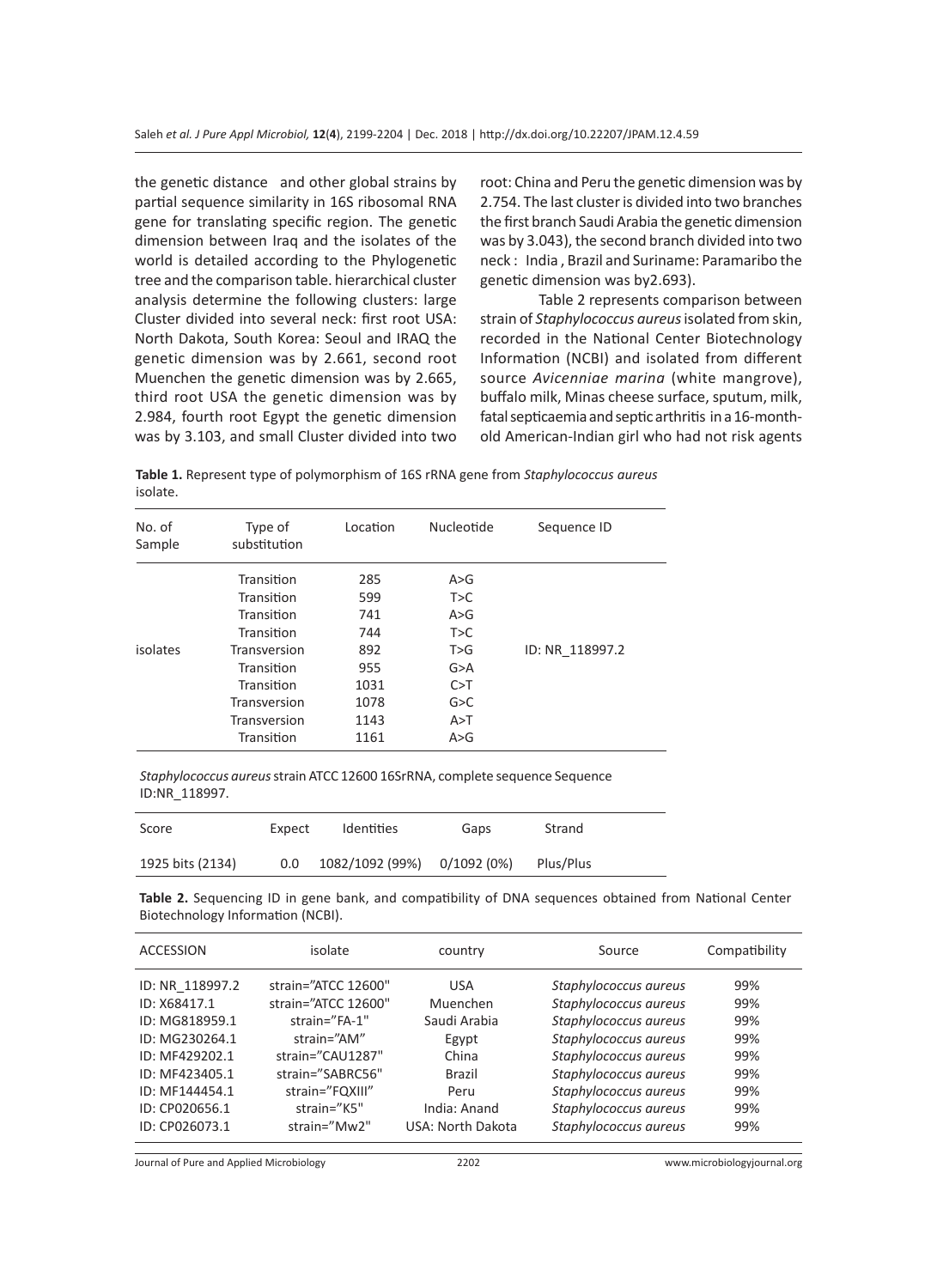associated with health care, blood and Perineum , and throat/groin but the same host (Homo sapiens) have under sequence(ID: NR 118997.2<sup>18</sup>,

ID: X68417.1<sup>18</sup>., ID: MG818959.1<sup>19</sup>.,

ID: MG230264.1<sup>20</sup>., ID: MF429202.1<sup>21</sup>., ID:MF423405.1<sup>22</sup>.

ID: MF144454.1<sup>23</sup>., ID: CP020656.1<sup>24</sup>.,

ID: CP026073.125., ID: CP020354.126.,and

ID: CP014362.1<sup>27</sup>. respectively with source of isolation and showed compatibility 99% and score (1925 and 1920), and expect 0.0 with gene bank.

#### **Submission of local Iraq isolate in NCBI**

Broad-range PCR targets the *16S rRNA* gene which is the most common housekeeping genetic marker because the ribosomal small subunit is present universally in all bacteria<sup>28</sup>. Registration of Iraqi isolates for *Staphylococcus aureus* bacteria in National Center for Biotechnology Information and under the accession number MH 145371.1. and it is available for download at NCBI: https:// www.ncbi.nlm.nih.gov/nuccore/ MH 145371.1.

#### **CONCLUSION**

The efficiency of genetic methods in the detection of accurate and rapid bacterial isolates thus shortening the time and cost and giving the correct treatment and accurate treatment of disease without error and time loss. After obtaining the global number of Iraqi isolates proved near the Iraqi isolates of the isolates USA :North Dakota , South Korea: Seoul.

#### **ACKNOWLEDGMENTS**

Praise be to Allah, the Lord of words. First of all, I owe the utmost sincere gratitude to my creator, Allah, for giving me strength and patience to face the difficulties of completion of this Research. I would like to thank the Al-maarif University College, Department of Medical Laboratory Techniques , and all the staff of Biotechnology Research Center, Al-Nahrain University.

#### **REFERENCES**

1. Tianming, Li, Yan Song, Yuanjun Zhu, Xin Du, Min LI. Current status of *Staphylococcus aureus*  infection in a central teaching hospital in Shanghai, China. *BMJ Microbiol.,* 2013; **13**: 153. 2. Dennis, L., Stevens, *et al*. Practice Guidelines for the Diagnosis and Management of Skin and Soft-Tissue Infections. *CID,* 2005; **41**: 1373–406.

- 3. Swati Rahul Dhope., Dnyaneshwari Purushottum Ghadage *et al*. Study of Antibiotic Susceptibility Pattern in *Staphylococcus aureus* Isolated from Skin and Soft Tissue Infections in a Tertiary Care Hospital. *Int.J. Curr. Microbiol .App. Sci.,* 2017; *6*(7): 1776-1779.
- 4. Pawel Kwiatkowski1., Magdalena Mnichowska Polanowska., *et al*. Activity of essential oils against *Staphylococcus aureus* strains isolated from skin lesions in the course of staphylococcal skin infections, 2017; **63**(1): 43-52.
- 5. Verma RS, Padalia RC, Chauhan A. Rose-scented geranium (*Pelargonium* sp.) oils. In: Preedy VR, ed. Essential oils in food preservation, flavor and safety. 1st ed. London. Academic Press, 2015 ;697-704.
- 6. Toshkova K, Annemüller C, Akineden O, Lämmler C. The significance of nasal carriage of *Staphylococcus aureus* as risk factor for human skin infections. FEMS Microbiol Lett., 2001; **202**(1):17-24. doi: http://dx.doi. org/10.1111/j.1574-6968.2001.tb10774.x
- 7. Kaneko J, Kamio Y. Bacterial two-component and hetero-heptameric pore-forming cytolytic toxins: structures, pore-forming mechanism, and organization of the genes. *Biosci. Biotechnol Biochem,* 2004; **68**(5):981-1003.
- 8. Skaar EP, Schneewind O. Iron-regulated surface determinants (Isd) of *Staphylococcus aureus*: stealing iron from heme. *Microbes Infect.,* 2004; **6**(4):390-7. doi: http://dx.doi.org/10.1016/j. micinf.2003.12.008.
- 9. Mignard S, Flandrois JP.16S rRNA sequencing in routine bacterial identification: a 30-month experiment. *J. Microbiol. Methods,* 2006; **67**:574-581.
- 10. Nayak, B . S.; Badgley, B. and Harwood , V.J.Comparison of genotypic and phylogenetic relationships of environmental *Enterococcus*  isolates by Box-PCR typing and 16SrRNA gene sequencing. *Appl. environ. Microbiol.*, 2011; **77**(14):5050-5055.
- 11. Ciccareli, F.D.; Doerks. T.; Von Mering, C.; Creevey, C.J.; Snel, B. and Bork, P. Toward automatic reconstruction of a highly resolved tree of life Science, 2006; **311**(5765):1283-1287.
- 12. Shaymaa Khudhr Al–Alak, Daremkadhim Qassim. Molecular Identification of 16S rRNA gene in Staphylococcus aureus Isolated from Wounds and Burns by PCR Technique and Study Resistance of Fusidic acid. *Iraqi Journal of Cancer and Medical Genetics*, 2016.
- 13. Anderson and Cindy. Great Adventures in the